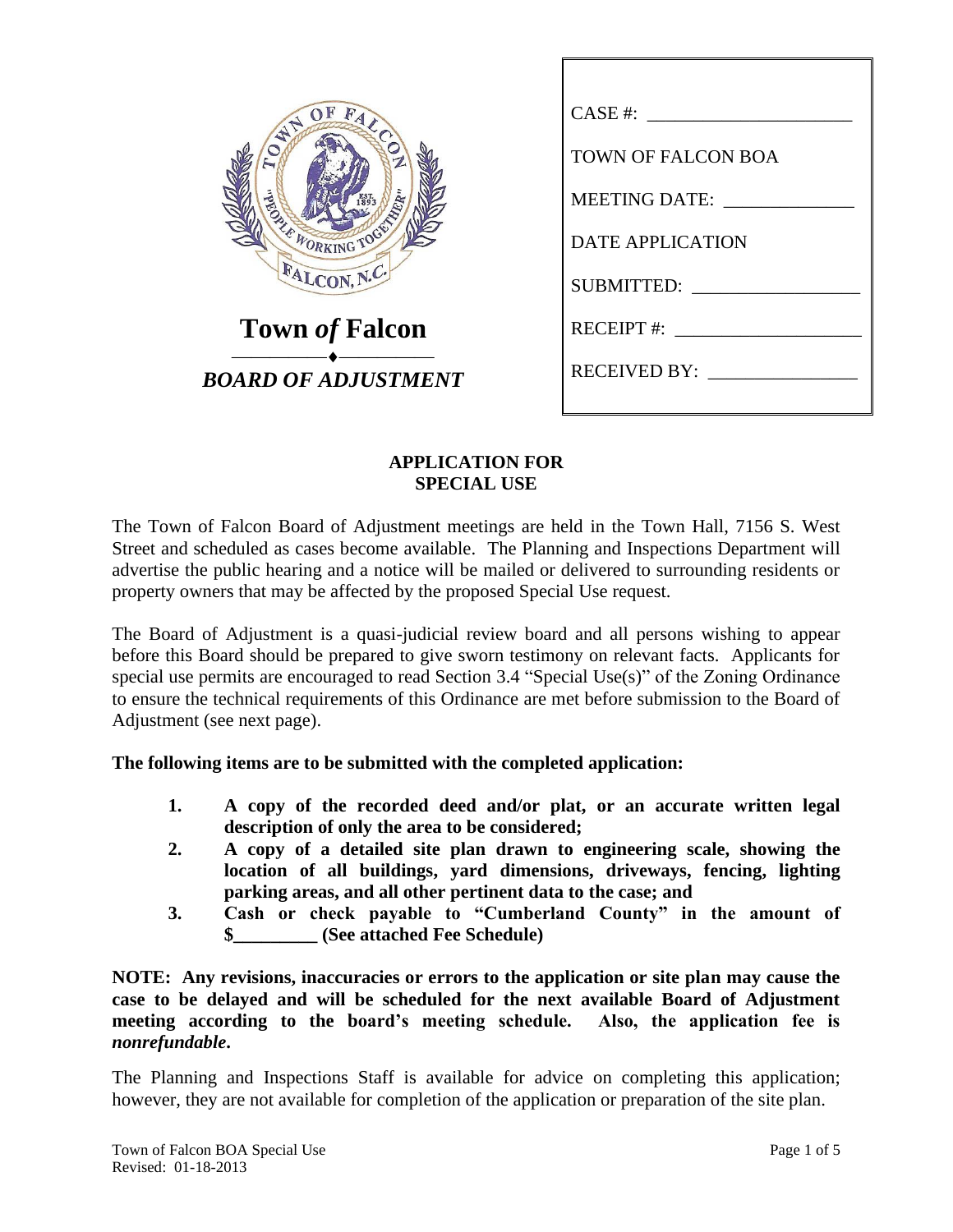# **EXCERPT FROM THE TOWN OF FALCON ZONING ORDINANCE**

**\_\_\_\_\_\_\_\_\_\_\_\_\_\_\_\_\_\_\_**

#### **SECTION 3.4. SPECIAL USE(S)**

The various special use(s) set forth in tables in Article III, because of special site or design requirements, operating characteristics or potential adverse effects on surrounding property and neighborhoods, shall be permitted only upon approval by the Board of Adjustment in accordance with the standards and conditions as set forth in the following subsections.

#### **SECTION 3.41. GENERAL PROVISIONS**

In granting approval for a special use, the Board of Adjustment shall impose such reasonable terms and conditions as it may deem necessary for the protection of health, the general welfare and the public interest, including the requirement that detailed plans for each conditional use proposal be submitted as part of the application for a special use permit. Any change, enlargement or alteration in such use shall be reviewed by the Board of Adjustment and new conditions may be imposed where findings require. In grating a special use, the Board of Adjustment shall give due consideration to:

- (a) The location, size, design and operating characteristics of the proposed development so that it will be compatible with and will not adversely affect the livability or appropriate development of abutting properties and the surrounding neighborhood.
- (b) The harmony in scale, bulk, coverage, function and density of the proposed development.
- (c) The availability of public facilities and utilities.
- (d) The generation of traffic and the capacity of surrounding streets.
- (e) The purpose and intent of the general land use plans for the physical development of the district and the protection of the environment.

Developers are encouraged to discuss their specified conditional use plans with the Planning Staff before submission. The staff shall assist the developer, upon request, by reviewing special use plans to insure that the technical requirement of this section are met before submission to the Board of Adjustment.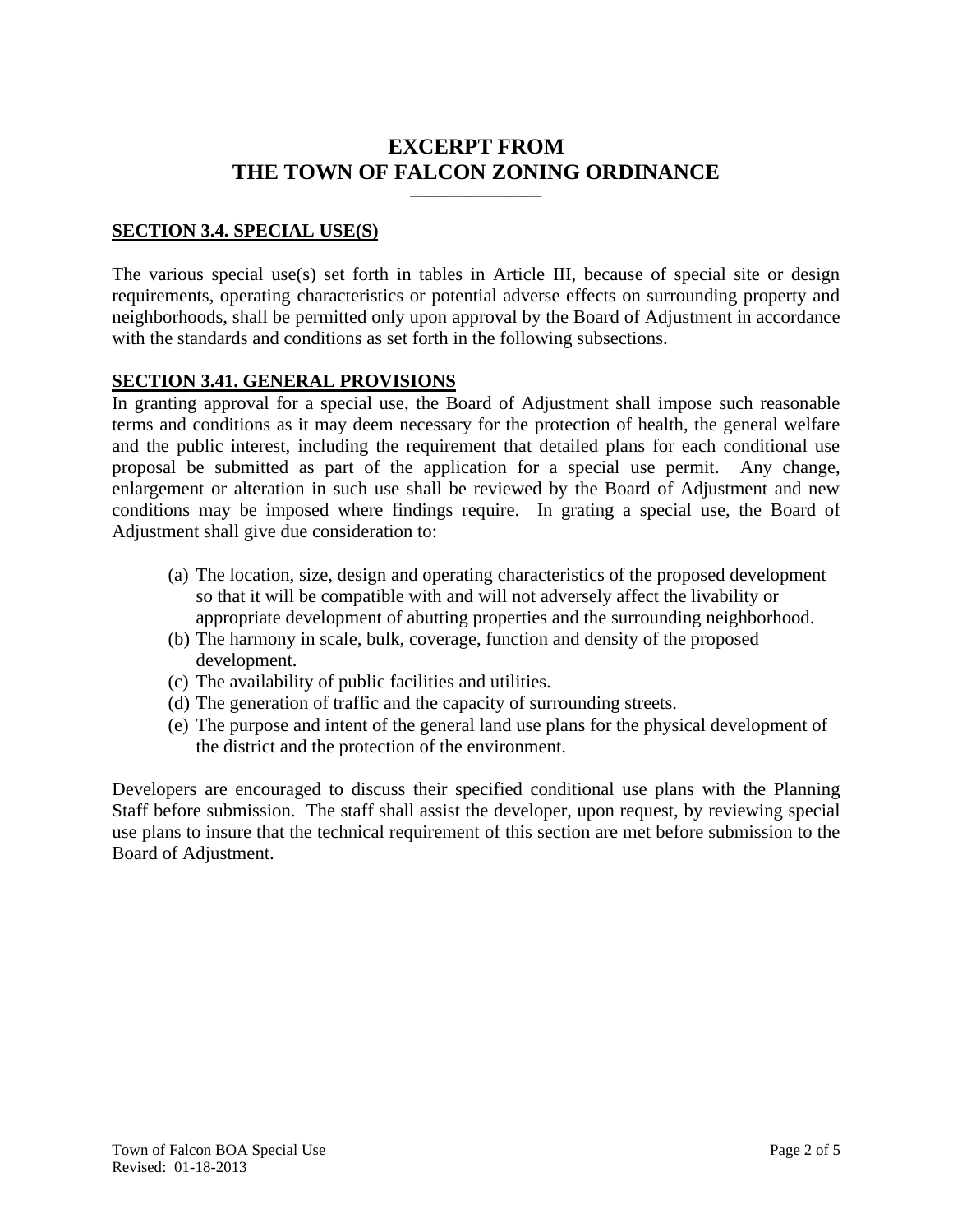# **BOARD OF ADJUSTMENT**

|           | <b>APPLICATION FOR A SPECIAL USE(S)</b><br>As required by the Zoning Ordinance or Code                                                                                                                                         |
|-----------|--------------------------------------------------------------------------------------------------------------------------------------------------------------------------------------------------------------------------------|
| A.        | Parcel Identification Number (PIN #) of subject property: ______________________<br>(also known as Tax ID Number or Property Tax ID)                                                                                           |
| <b>B.</b> |                                                                                                                                                                                                                                |
| C.        | Water Provider: National Account of the Contract of the Contract of the Contract of the Contract of the Contract of the Contract of the Contract of the Contract of the Contract of the Contract of the Contract of the Contra |
| D.        |                                                                                                                                                                                                                                |
| E.        | Registry. (Attach copy of deed of subject property as it appears in Registry).                                                                                                                                                 |
| F.        |                                                                                                                                                                                                                                |
| G.        | It is proposed that the property will be put to the following use: (Describe proposed<br>use/activity in detail including hours of operation, number of employees, signage, parking                                            |
|           |                                                                                                                                                                                                                                |
|           |                                                                                                                                                                                                                                |
|           |                                                                                                                                                                                                                                |
|           |                                                                                                                                                                                                                                |
|           |                                                                                                                                                                                                                                |
|           |                                                                                                                                                                                                                                |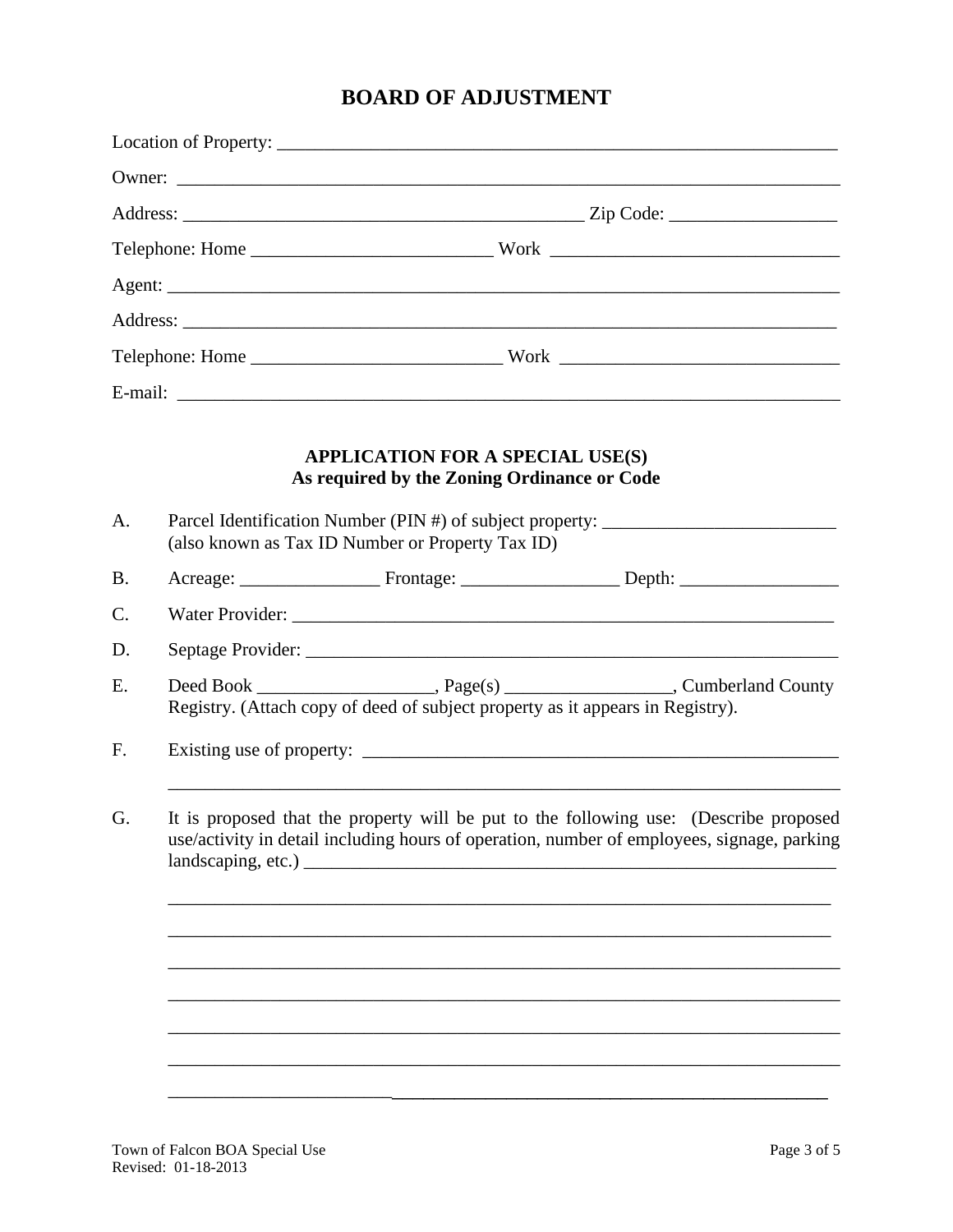The undersigned hereby acknowledge that the County Planning Staff has conferred with the petitioner or assigns, and the application as submitted is accurate and correct.

\_\_\_\_\_\_\_\_\_\_\_\_\_\_\_\_\_\_\_\_\_\_\_\_\_\_\_\_\_\_\_\_\_\_\_\_\_\_\_\_\_\_\_\_\_\_\_\_\_\_\_\_\_\_\_\_\_\_\_\_\_\_\_\_\_\_\_\_\_\_\_\_\_\_\_\_\_\_

\_\_\_\_\_\_\_\_\_\_\_\_\_\_\_\_\_\_\_\_\_\_\_\_\_\_\_\_\_\_\_\_\_\_\_\_\_\_\_\_\_\_\_\_\_\_\_\_\_\_\_\_\_\_\_\_\_\_\_\_\_\_\_\_\_\_\_\_\_\_\_\_\_\_\_\_\_\_

\_\_\_\_\_\_\_\_\_\_\_\_\_\_\_\_\_\_\_\_\_\_\_\_\_\_\_\_\_\_\_\_\_\_\_\_\_\_\_\_\_\_\_\_\_\_\_\_\_\_\_\_\_\_\_\_\_\_\_\_\_\_\_\_\_\_\_\_\_\_\_\_\_\_\_\_\_\_

\_\_\_\_\_\_\_\_\_\_\_\_\_\_\_\_\_\_\_\_\_\_\_\_\_\_\_\_\_\_\_\_\_\_\_\_\_ \_\_\_\_\_\_\_\_\_\_\_\_\_\_\_\_\_\_\_\_\_\_\_\_\_\_\_\_\_\_\_\_\_\_\_\_\_\_\_

\_\_\_\_\_\_\_\_\_\_\_\_\_\_\_\_\_\_\_\_\_\_\_\_\_\_\_\_\_\_\_\_\_\_\_\_\_\_\_\_\_\_\_\_\_\_\_\_\_\_\_\_\_\_\_\_\_\_\_\_\_\_\_\_\_\_\_\_\_\_\_\_\_\_\_\_\_\_

\_\_\_\_\_\_\_\_\_\_\_\_\_\_\_\_\_\_\_\_\_\_\_\_\_\_\_\_\_\_\_\_\_\_\_\_\_\_\_\_\_\_\_\_\_\_\_\_\_\_\_\_\_\_\_\_\_\_\_\_\_\_\_\_\_\_\_\_\_\_\_\_\_\_\_\_\_\_

\_\_\_\_\_\_\_\_\_\_\_\_\_\_\_\_\_\_\_\_\_\_\_\_\_\_\_\_\_\_\_\_\_\_\_\_\_\_\_\_\_\_\_\_\_\_\_\_\_\_\_\_\_\_\_\_\_\_\_\_\_\_\_\_\_\_\_\_\_\_\_\_\_\_\_\_\_\_

\_\_\_\_\_\_\_\_\_\_\_\_\_\_\_\_\_\_\_\_\_\_\_\_\_\_\_\_\_\_\_\_\_\_\_\_\_ \_\_\_\_\_\_\_\_\_\_\_\_\_\_\_\_\_\_\_\_\_\_\_\_\_\_\_\_\_\_\_\_\_\_\_\_\_\_\_

NAME OF OWNER(S) (PRINT OR TYPE)

ADDRESS OF OWNER(S)

E-MAIL

HOME TELEPHONE # WORK TELEPHONE #

NAME OF AGENT, ATTORNEY, APPLICANT (PRINT OR TYPE)

ADDRESS OF AGENT, ATTORNEY, APPLICANT

E-MAIL

HOME TELEPHONE # WORK TELEPHONE #

\_\_\_\_\_\_\_\_\_\_\_\_\_\_\_\_\_\_\_\_\_\_\_\_\_\_\_\_\_\_\_\_\_\_\_\_\_ \_\_\_\_\_\_\_\_\_\_\_\_\_\_\_\_\_\_\_\_\_\_\_\_\_\_\_\_\_\_\_\_\_\_\_\_\_\_\_

SIGNATURE OF OWNER(S) SIGNATURE OF AGENT, ATTORNEY OR APPLICANT

SIGNATURE OF OWNER(S)

\_\_\_\_\_\_\_\_\_\_\_\_\_\_\_\_\_\_\_\_\_\_\_\_\_\_\_\_\_\_\_\_\_\_\_\_\_

**The contents of this application, upon submission, becomes "public record."**